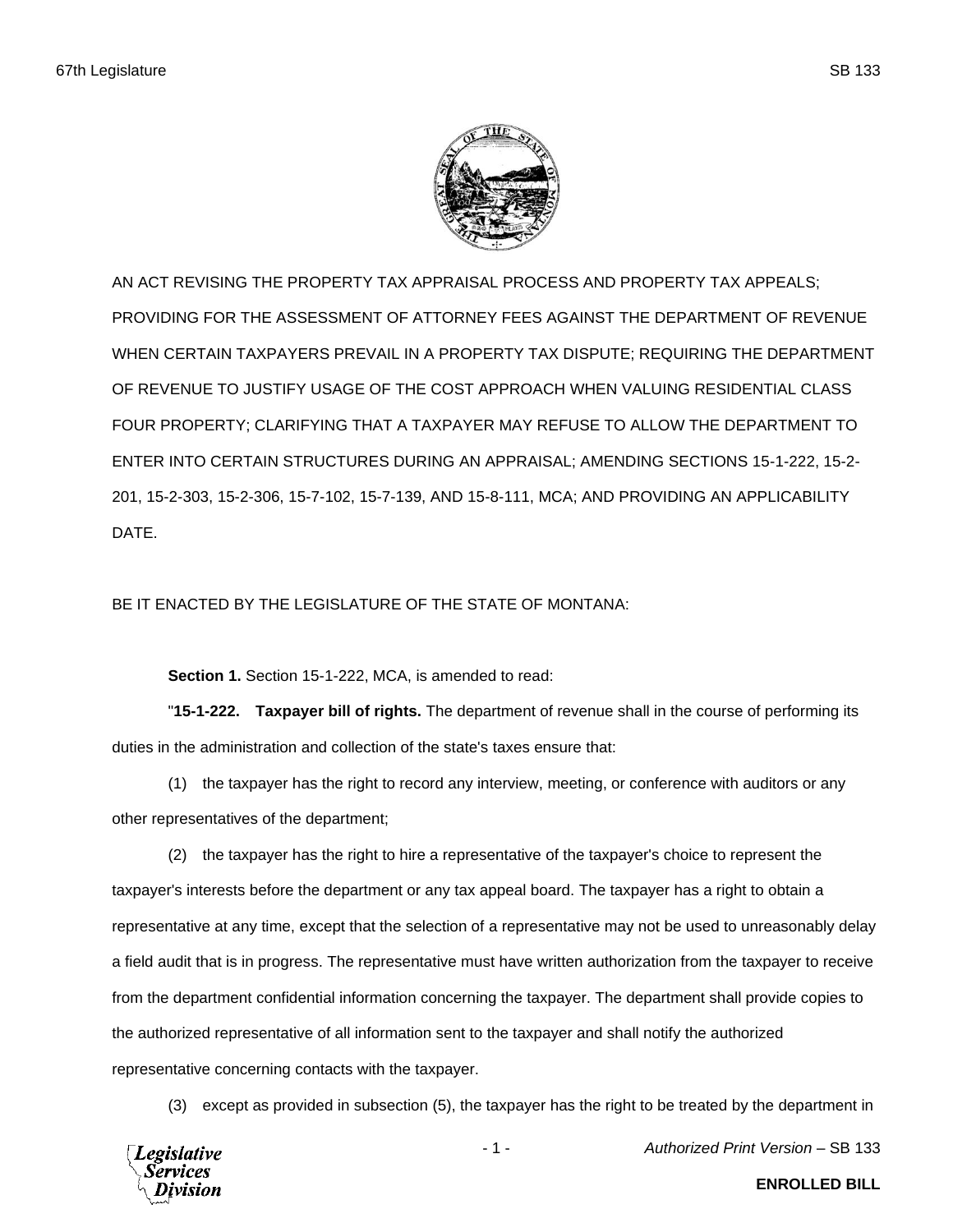department to distinguish them;

(4) the taxpayer has the right to obtain tax advice from the department. The taxpayer has a right to the waiver of penalties and interest, but not taxes, when the taxpayer has relied on written advice provided to the taxpayer by an employee of the department.

(5) at the discretion of the department, upon consideration of all facts relevant to the specific taxpayer, the taxpayer has the right to pay delinquent taxes, interest, and penalties on an installment basis. This subsection applies only to taxes collected by the department, provided the taxpayer meets reasonable criteria.

(6) the taxpayer has the right to a complete and accurate written description of the basis for any additional tax assessed by the department;

(7) the taxpayer has the right to a review by management level employees of the department for any additional taxes assessed by the department;

(8) the taxpayer has the right to a full explanation of the available procedures for review and appeal of additional tax assessments;

(9) the taxpayer, after the exhaustion of all appropriate administrative remedies, has the right to have the state tax appeal board or a court, or both, review any final decision of the department assessing an additional tax. The taxpayer shall seek a review in a timely manner. A taxpayer is entitled to collect court costs and attorney fees from the department for frivolous or bad faith lawsuits as provided in 25-10-711, and lawsuits pertaining to an appeal of the value of class four residential property in which the taxpayer substantially prevails, as provided in 15-2-306.

(10) the taxpayer has the right to expect that the department will adhere to the same tax appeal deadlines as are required of the taxpayer unless otherwise provided by law;

(11) the taxpayer has the right to a full explanation of the department's authority to collect delinquent taxes, including the procedures and notices that are required to protect the taxpayer;

(12) the taxpayer has the right to have certain property exempt from levy and seizure as provided in Title 25, chapter 13, part 6, and any other applicable provisions in Montana law;



- 2 - *Authorized Print Version* – SB 133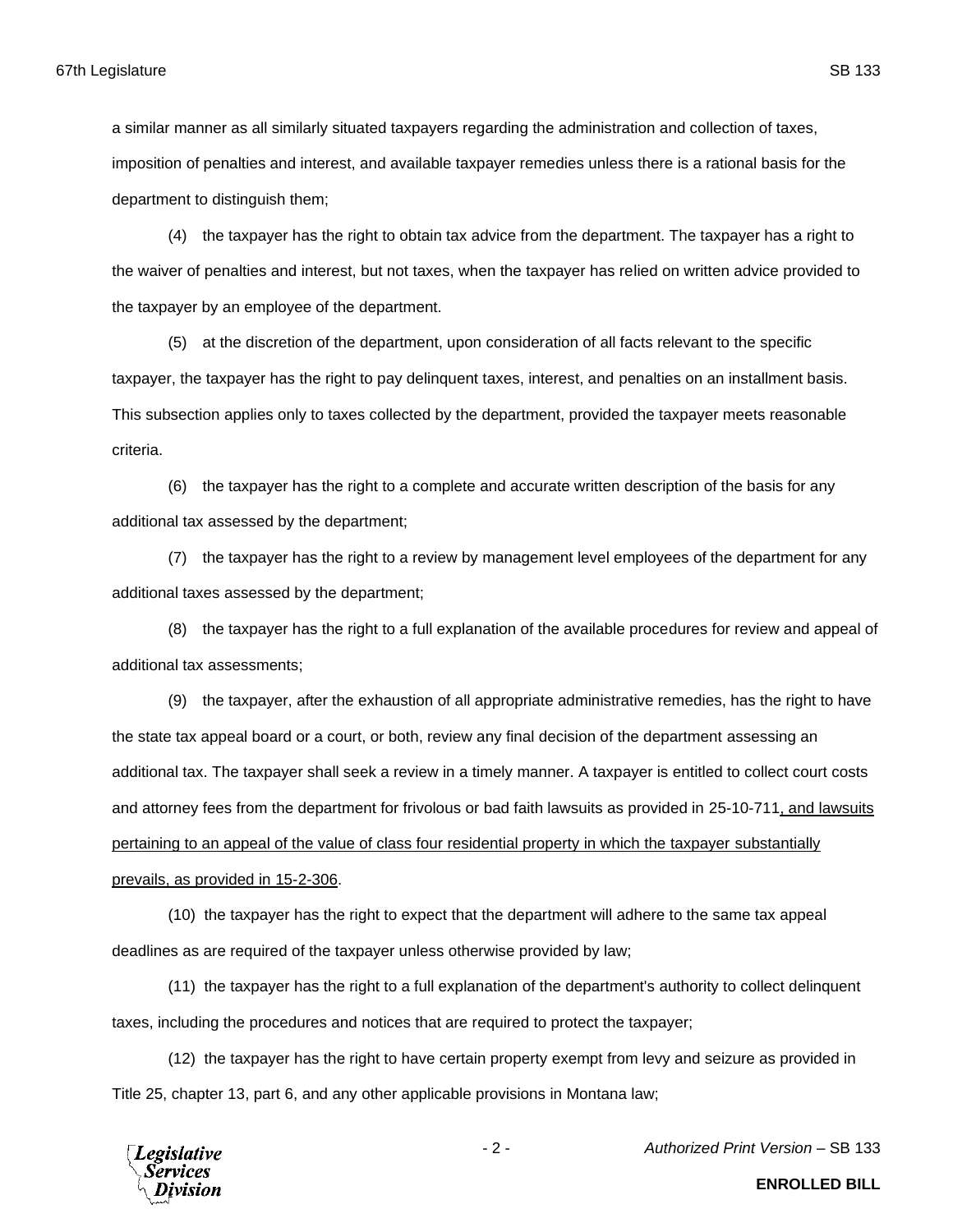(13) the taxpayer has the right to the immediate release of any lien the department has placed on property when the tax is paid or when the lien is the result of an error by the department;

(14) the taxpayer has the right to assistance from the department in complying with state and local tax laws that the department administers; and

(15) the taxpayer has the right to be guaranteed that an employee of the department is not paid, promoted, or in any way rewarded on the basis of assessments or collections from taxpayers."

**Section 2.** Section 15-2-201, MCA, is amended to read:

"**15-2-201. Powers and duties.** (1) It is the duty of the state tax appeal board to:

(a) prescribe rules for the tax appeal boards of the different counties in the performance of their duties and for this purpose may schedule meetings of county tax appeal boards, and it is the duty of all invited county tax appeal board members to attend if possible, and the cost of their attendance must be paid from the appropriation of the state tax appeal board;

(b) grant, at its discretion, whenever good cause is shown and the need for the hearing is not because of taxpayer negligence, permission to a county tax appeal board to meet beyond the normal time period provided for in 15-15-101(4) to hear an appeal;

(c) hear appeals from decisions of the county tax appeal boards and assess attorney fees against the department when a taxpayer substantially prevails on the merits of an appeal of the value of class four residential property, as provided in 15-2-306;

(d) hear appeals from decisions of the department of revenue in regard to business licenses, property assessments, taxes, except determinations that an employer-employee relationship existed between the taxpayer and individuals subjecting the taxpayer to the requirements of chapter 30, part 25, and penalties.

(2) Oaths to witnesses in any investigation by the state tax appeal board may be administered by a member of the board or the member's agent. If a witness does not obey a summons to appear before the board or refuses to testify or answer any material questions or to produce records, books, papers, or documents when required to do so, that failure or refusal must be reported to the attorney general, who shall thereupon institute proceedings in the proper district court to punish the witness for the neglect or refusal. A person who testifies falsely in any material matter under consideration by the board is guilty of perjury and punished accordingly.

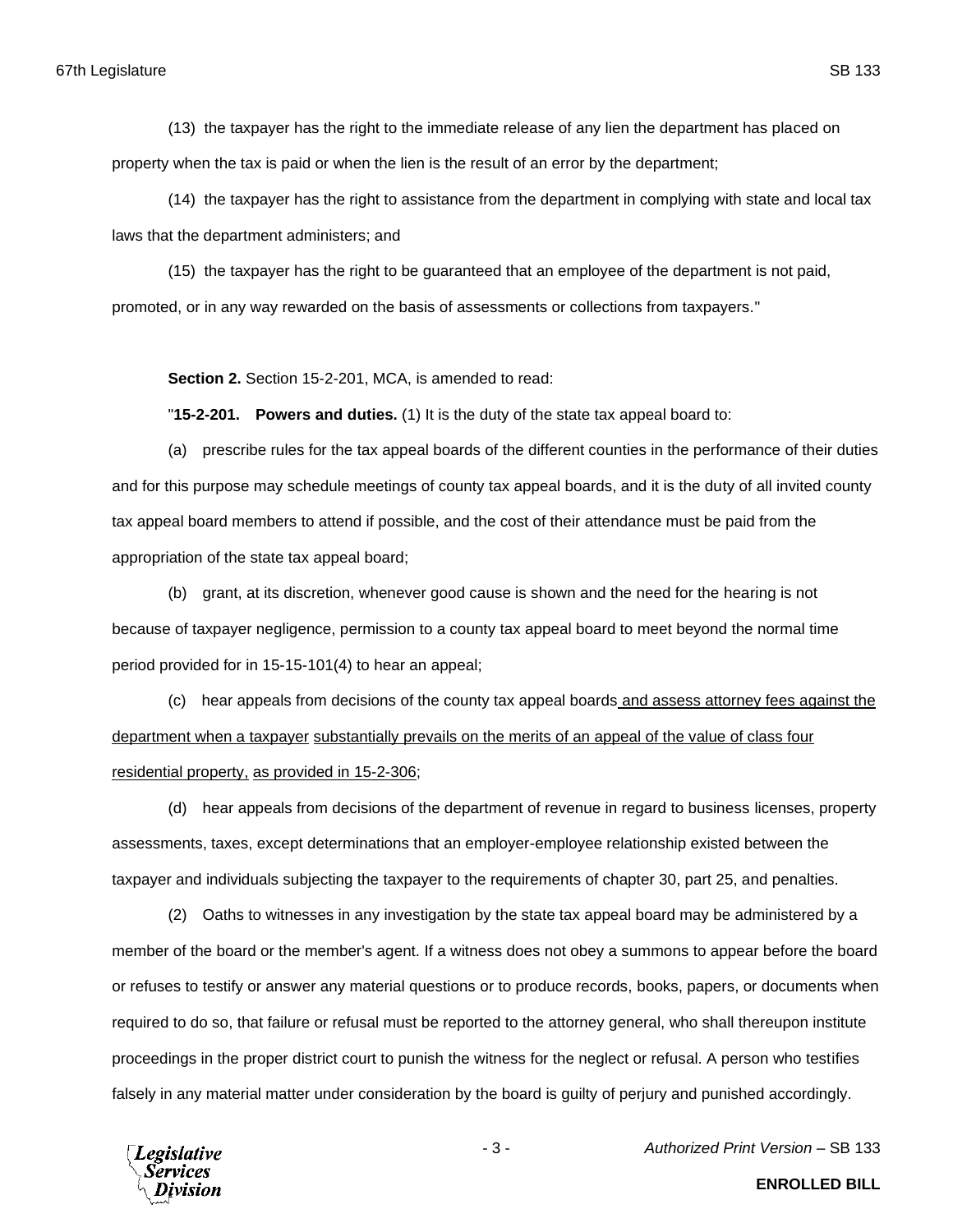Witnesses attending shall receive the same compensation as witnesses in the district court. The compensation must be charged to the proper appropriation for the board.

(3) The state tax appeal board also has the duties of an appeal board relating to other matters as may be provided by law."

**Section 3.** Section 15-2-303, MCA, is amended to read:

"**15-2-303. Judicial review -- costs and attorney fees.** (1) Any party to an appeal before the state tax appeal board who is aggrieved by a final decision is entitled to judicial review under this part.

(2) Proceedings for review must be instituted by filing a petition in district court in the county in which the taxable property or some portion of it is located, except the taxpayer has the option to file in the district court of the first judicial district. A petition for judicial review must be filed within 60 days after service of the final decision of the state tax appeal board or, if a rehearing is requested, within 60 days after service of the final decision. Copies of the petition must be promptly served on all parties of record. The department of revenue shall promptly notify the state tax appeal board, in writing, of any judicial review, but failure to do so has no effect on the judicial review. The department of revenue shall, on request, submit to the state tax appeal board a copy of all pleadings and documents.

(3) If the judicial review involves a taxpayer who is seeking a refund of taxes paid under protest, the appealing party shall provide a copy of the petition to the treasurer of the county in which the taxable property or some portion of it is located, but failure to do so has no effect on the judicial review.

(4) Proceedings for review of a decision by the state tax appeal board by a company under the jurisdiction of the public service commission must be instituted in the district court of the first judicial district.

(5) Notwithstanding the provisions of 2-4-704(1), the court may, for good cause shown, permit additional evidence to be introduced.

(6) In addition to costs and attorney fees permitted under 25-10-711, the district court and the supreme court on the appeal of a district court decision shall award costs and reasonable attorney fees as determined by the respective court to a taxpayer that substantially prevails, as defined in 15-2-306(4), on the merits of an appeal of the value of class four residential property. Costs and attorney fees awarded by the district court and the supreme court are limited to cases in which the department appeals a decision of the state

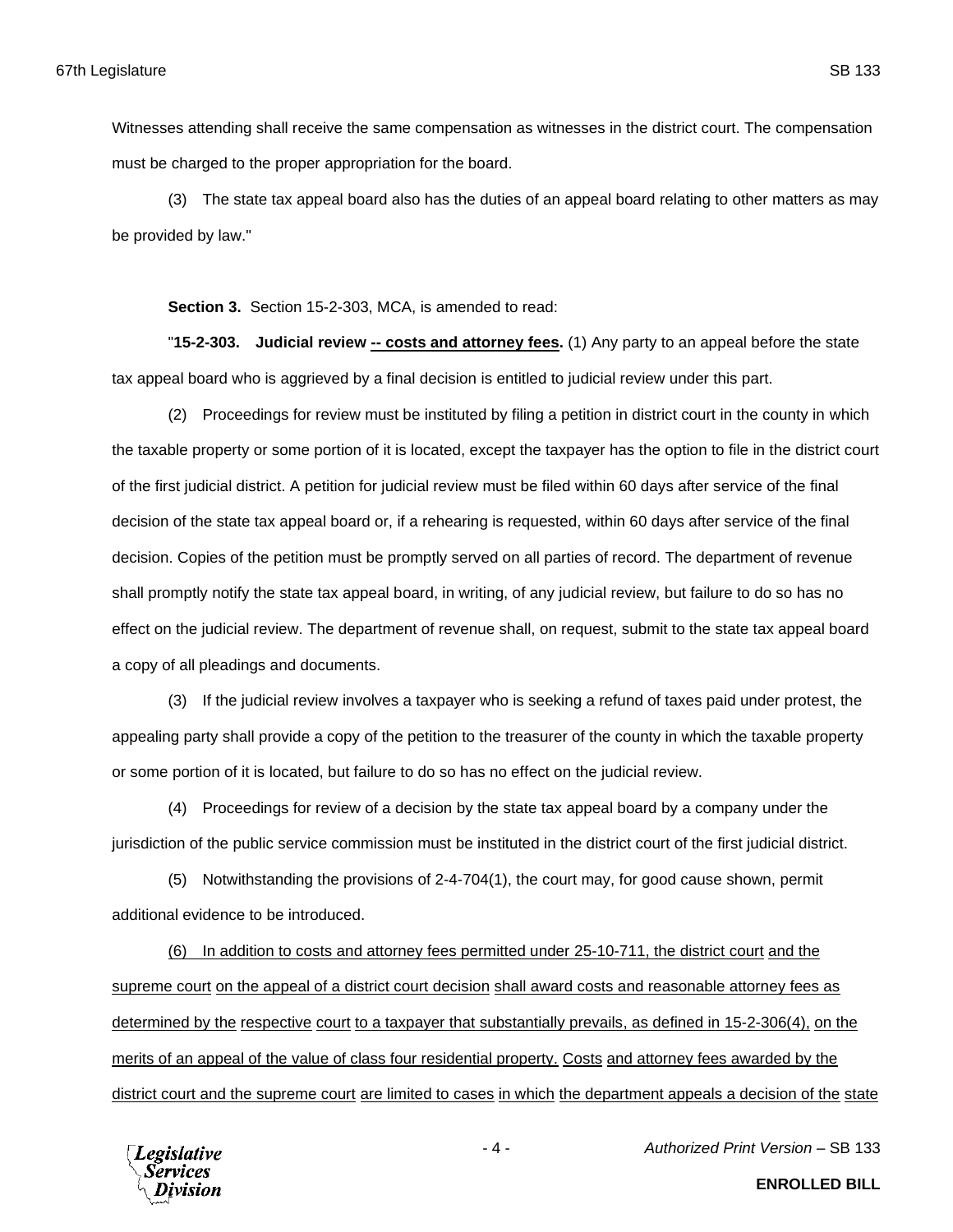**Section 4.** Section 15-2-306, MCA, is amended to read:

"**15-2-306. Board may shall order refund.** (1) In any appeal before the state tax appeal board when a taxpayer has paid property taxes or fees under written protest and the taxes or fees are held by the treasurer of a unit of local government in a protest fund, the state tax appeal board shall enter judgment, exclusive of costs, if the board finds that the property taxes or fees should be refunded.

(2) In addition to costs and attorney fees permitted under 25-10-711, the board shall award costs and reasonable attorney fees as determined by the board from the department to a taxpayer that substantially prevails on the merits of an appeal of the value of class four residential property. Costs and attorney fees awarded by the board are limited to cases in which the department appeals a decision of the county tax appeal board.

 $(2)(3)$  The state tax appeal board's judgment issued pursuant to subsection subsections (1) and (2) must be held in abeyance:

(a) until the time period for appeal has passed; or

- (b) if the final decision of the state tax appeal board has been appealed in accordance with 15-2-303.
- (4) For the purpose of this section, "substantially prevails" means:

(a) a judgment that results in a reduction in value from the department's appealed value of the taxpayer's property; and

(b) the amount of the reduction provided for in the judgment is greater than 25% of the difference between the value in the department's original appeal from the county tax appeal board proceeding and the value claimed by the taxpayer for the state tax appeal board or court proceeding."

**Section 5.** Section 15-7-102, MCA, is amended to read:

"**15-7-102. Notice of classification, market value, and taxable value to owners -- appeals.** (1) (a) Except as provided in 15-7-138, the department shall mail or provide electronically to each owner or purchaser under contract for deed a notice that includes the land classification, market value, and taxable value of the land and improvements owned or being purchased. A notice must be mailed or, with property owner consent,



- 5 - *Authorized Print Version* – SB 133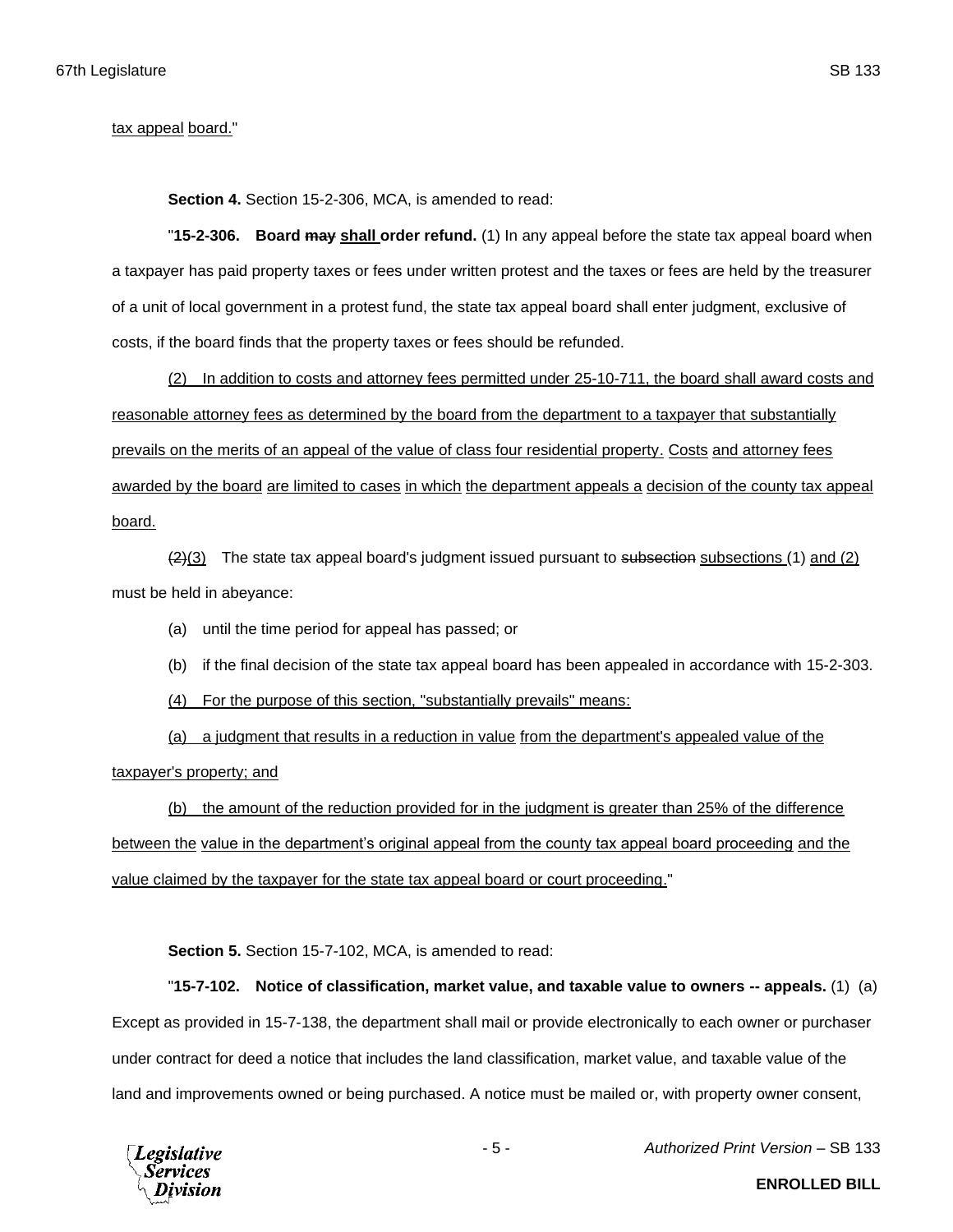provided electronically to the owner only if one or more of the following changes pertaining to the land or improvements have been made since the last notice:

- (i) change in ownership;
- (ii) change in classification;
- (iii) change in valuation; or
- (iv) addition or subtraction of personal property affixed to the land.

(b) The notice must include the following for the taxpayer's informational and informal classification and appraisal review purposes:

(i) a notice of the availability of all the property tax assistance programs available to property taxpayers, including the intangible land value assistance program provided for in 15-6-240, the property tax assistance programs provided for in Title 15, chapter 6, part 3, and the residential property tax credit for the elderly provided for in 15-30-2337 through 15-30-2341;

(ii) the total amount of mills levied against the property in the prior year;

(iii) a statement that the notice is not a tax bill; and

(iv) a taxpayer option to request an informal classification and appraisal review by checking a box on the notice and returning it to the department.

(c) When the department uses an appraisal method that values land and improvements as a unit, including the sales comparison approach for residential condominiums or the income approach for commercial property, the notice must contain a combined appraised value of land and improvements.

(d) Any misinformation provided in the information required by subsection (1)(b) does not affect the validity of the notice and may not be used as a basis for a challenge of the legality of the notice.

 $(2)$  (a) Except as provided in subsection  $(2)(c)$ , the department shall assign each classification and appraisal to the correct owner or purchaser under contract for deed and mail or provide electronically the notice in written or electronic form, adopted by the department, containing sufficient information in a comprehensible manner designed to fully inform the taxpayer as to the classification and appraisal of the property and of changes over the prior tax year.

(b) The notice must advise the taxpayer that in order to be eligible for a refund of taxes from an appeal of the classification or appraisal, the taxpayer is required to pay the taxes under protest as provided in



- 6 - *Authorized Print Version* – SB 133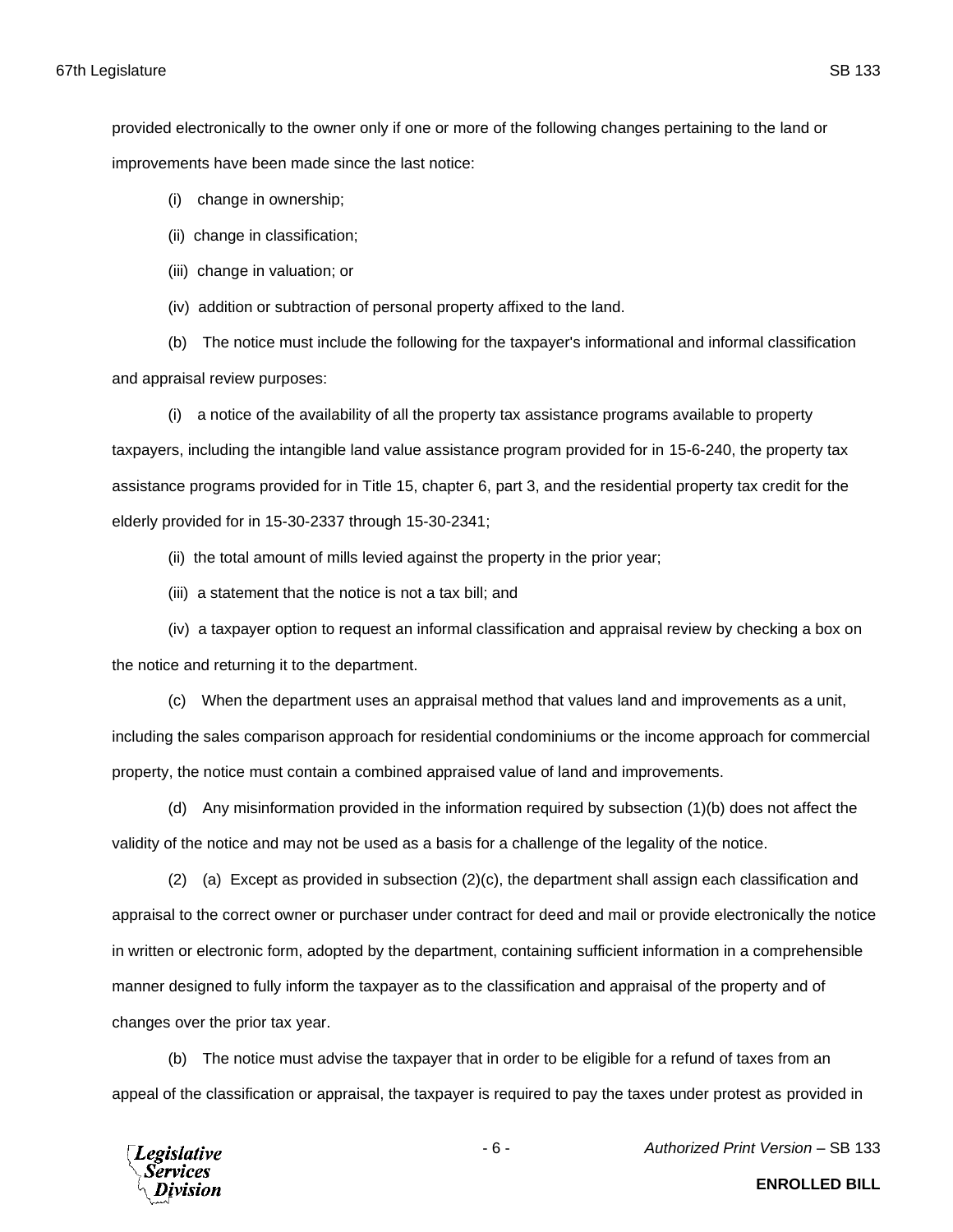15-1-402.

(c) The department is not required to mail or provide electronically the notice to a new owner or purchaser under contract for deed unless the department has received the realty transfer certificate from the clerk and recorder as provided in 15-7-304 and has processed the certificate before the notices required by subsection (2)(a) are mailed or provided electronically. The department shall notify the county tax appeal board of the date of the mailing or the date when the taxpayer is informed the information is available electronically.

(3) (a) If the owner of any land and improvements is dissatisfied with the appraisal as it reflects the market value of the property as determined by the department or with the classification of the land or improvements, the owner may request an informal classification and appraisal review by submitting an objection on written or electronic forms provided by the department for that purpose or by checking a box on the notice and returning it to the department in a manner prescribed by the department.

(i) For property other than class three property described in 15-6-133, class four property described in 15-6-134, and class ten property described in 15-6-143, the objection must be submitted within 30 days from the date on the notice.

(ii) For class three property described in 15-6-133 and class four property described in 15-6-134, the objection may be made only once each valuation cycle. An objection must be made in writing or by checking a box on the notice within 30 days from the date on the classification and appraisal notice for a reduction in the appraised value to be considered for both years of the 2-year valuation cycle. An objection made more than 30 days from the date of the classification and appraisal notice will be applicable only for the second year of the 2 year valuation cycle. For an objection to apply to the second year of the valuation cycle, the taxpayer must make the objection in writing or by checking a box on the notice no later than June 1 of the second year of the valuation cycle or, if a classification and appraisal notice is received in the second year of the valuation cycle, within 30 days from the date on the notice.

(iii) For class ten property described in 15-6-143, the objection may be made at any time but only once each valuation cycle. An objection must be made in writing or by checking a box on the notice within 30 days from the date on the classification and appraisal notice for a reduction in the appraised value to be considered for all years of the 6-year appraisal cycle. An objection made more than 30 days after the date of the classification and appraisal notice applies only for the subsequent remaining years of the 6-year reappraisal



- 7 - *Authorized Print Version* – SB 133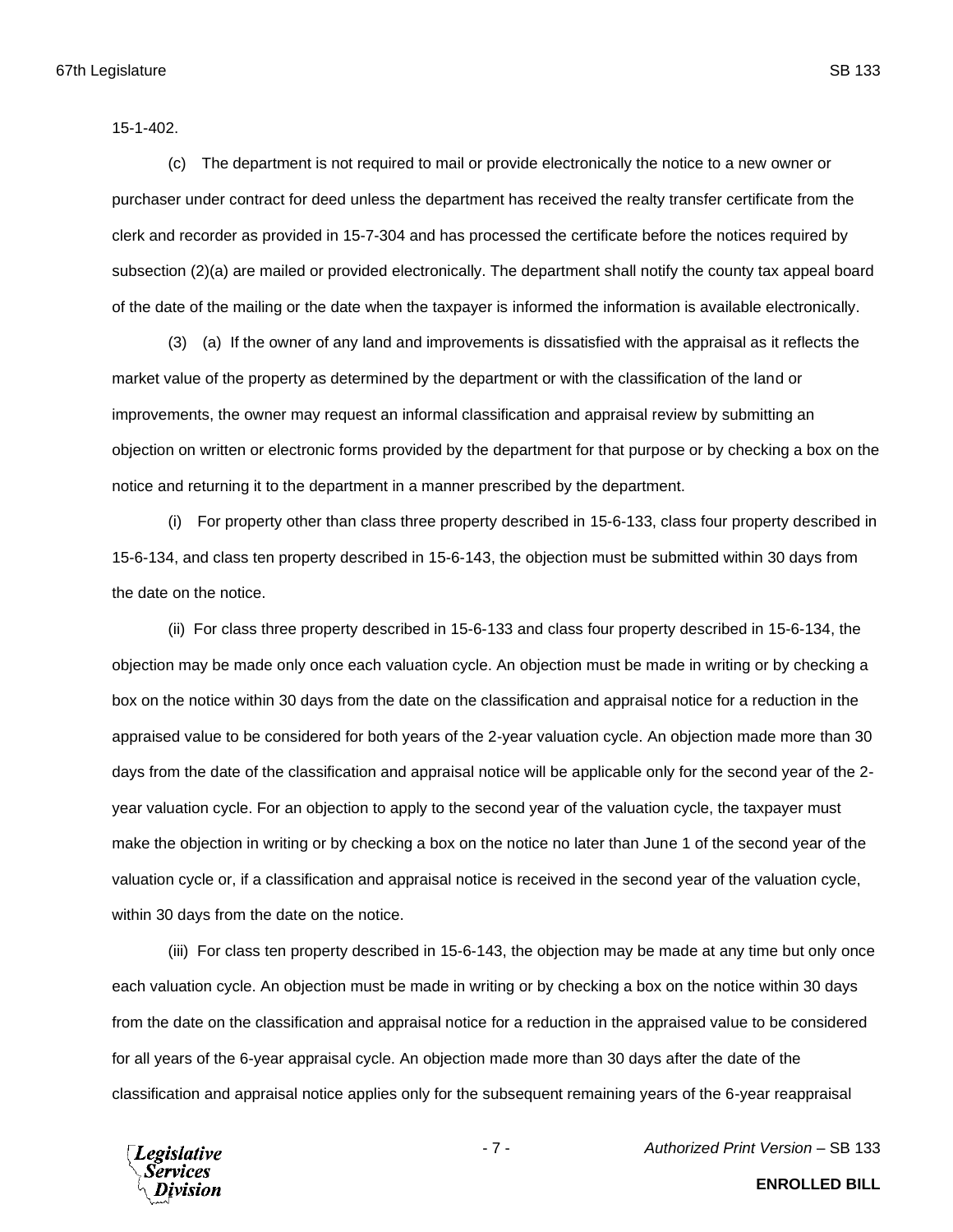cycle. For an objection to apply to any subsequent year of the valuation cycle, the taxpayer must make the objection in writing or by checking a box on the notice no later than June 1 of the year for which the value is being appealed or, if a classification and appraisal notice is received after the first year of the valuation cycle, within 30 days from the date on the notice.

(b) If the objection relates to residential or commercial property and the objector agrees to the confidentiality requirements, the department shall provide to the objector, by posted mail or electronically, within 8 weeks of submission of the objection, the following information:

(i) the methodology and sources of data used by the department in the valuation of the property; and

(ii) if the department uses a blend of evaluations developed from various sources, the reasons that the methodology was used.

(c) At the request of the objector or a representative of the objector, and only if the objector or representative signs a written or electronic confidentiality agreement, the department shall provide in written or electronic form:

(i) comparable sales data used by the department to value the property; and

(ii) sales data used by the department to value residential property in the property taxpayer's market model area; and

(iii) if the cost approach was used by the department to value residential property, the documentation required in 15-8-111(3) regarding why the comparable sales approach was not reliable.

(d) For properties valued using the income approach as one approximation of market value, notice must be provided that the taxpayer will be given a form to acknowledge confidentiality requirements for the receipt of all aggregate model output that the department used in the valuation model for the property.

(e) The review must be conducted informally and is not subject to the contested case procedures of the Montana Administrative Procedure Act. As a part of the review, the department may consider the actual selling price of the property and other relevant information presented by the taxpayer in support of the taxpayer's opinion as to the market value of the property. The department shall consider an independent appraisal provided by the taxpayer if the appraisal meets standards set by the Montana board of real estate appraisers and the appraisal was completed within 6 months of the valuation date pursuant to 15-8-201. If the department does not use the appraisal provided by the taxpayer in conducting the appeal, the department must

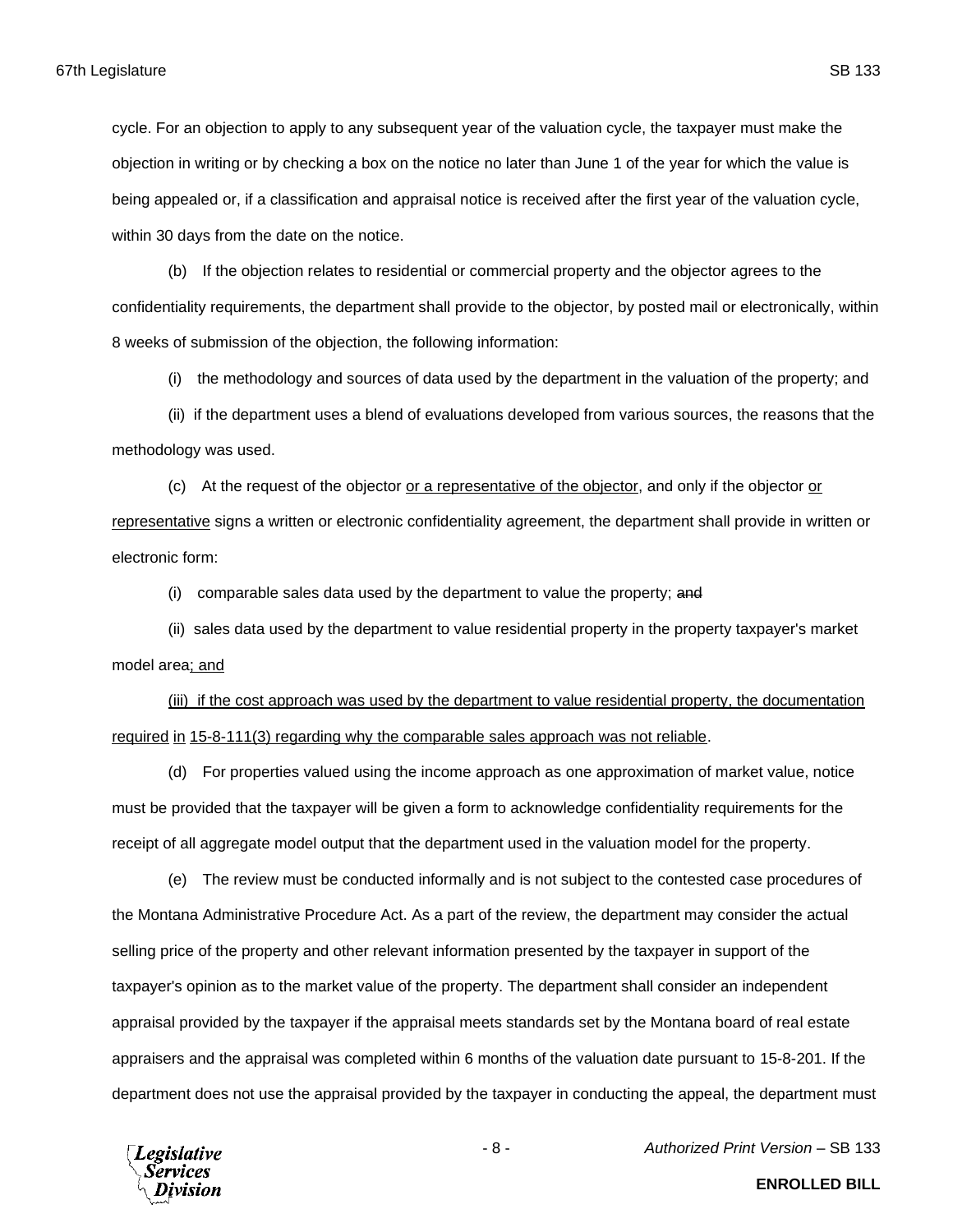provide to the taxpayer the reason for not using the appraisal. The department shall give reasonable notice to the taxpayer of the time and place of the review.

(f) After the review, the department shall determine the correct appraisal and classification of the land or improvements and notify the taxpayer of its determination by mail or electronically. The department may not determine an appraised value that is higher than the value that was the subject of the objection unless the reason for an increase was the result of a physical change in the property or caused by an error in the description of the property or data available for the property that is kept by the department and used for calculating the appraised value. In the notification, the department shall state its reasons for revising the classification or appraisal. When the proper appraisal and classification have been determined, the land must be classified and the improvements appraised in the manner ordered by the department.

(4) Whether a review as provided in subsection (3) is held or not, the department may not adjust an appraisal or classification upon the taxpayer's objection unless:

(a) the taxpayer has submitted an objection on written or electronic forms provided by the department or by checking a box on the notice; and

(b) the department has provided to the objector by mail or electronically its stated reason in writing for making the adjustment.

(5) A taxpayer's written objection or objection made by checking a box on the notice and supplemental information provided by a taxpayer that elects to check a box on the notice to a classification or appraisal and the department's notification to the taxpayer of its determination and the reason for that determination are public records. The department shall make the records available for inspection during regular office hours.

(6) If a property owner feels aggrieved by the classification or appraisal made by the department after the review provided for in subsection (3), the property owner has the right to first appeal to the county tax appeal board and then to the state tax appeal board, whose findings are final subject to the right of review in the courts. The appeal to the county tax appeal board, pursuant to 15-15-102, must be filed within 30 days from the date on the notice of the department's determination. A county tax appeal board or the state tax appeal board may consider the actual selling price of the property, independent appraisals of the property, and other relevant information presented by the taxpayer as evidence of the market value of the property. If the county tax



- 9 - *Authorized Print Version* – SB 133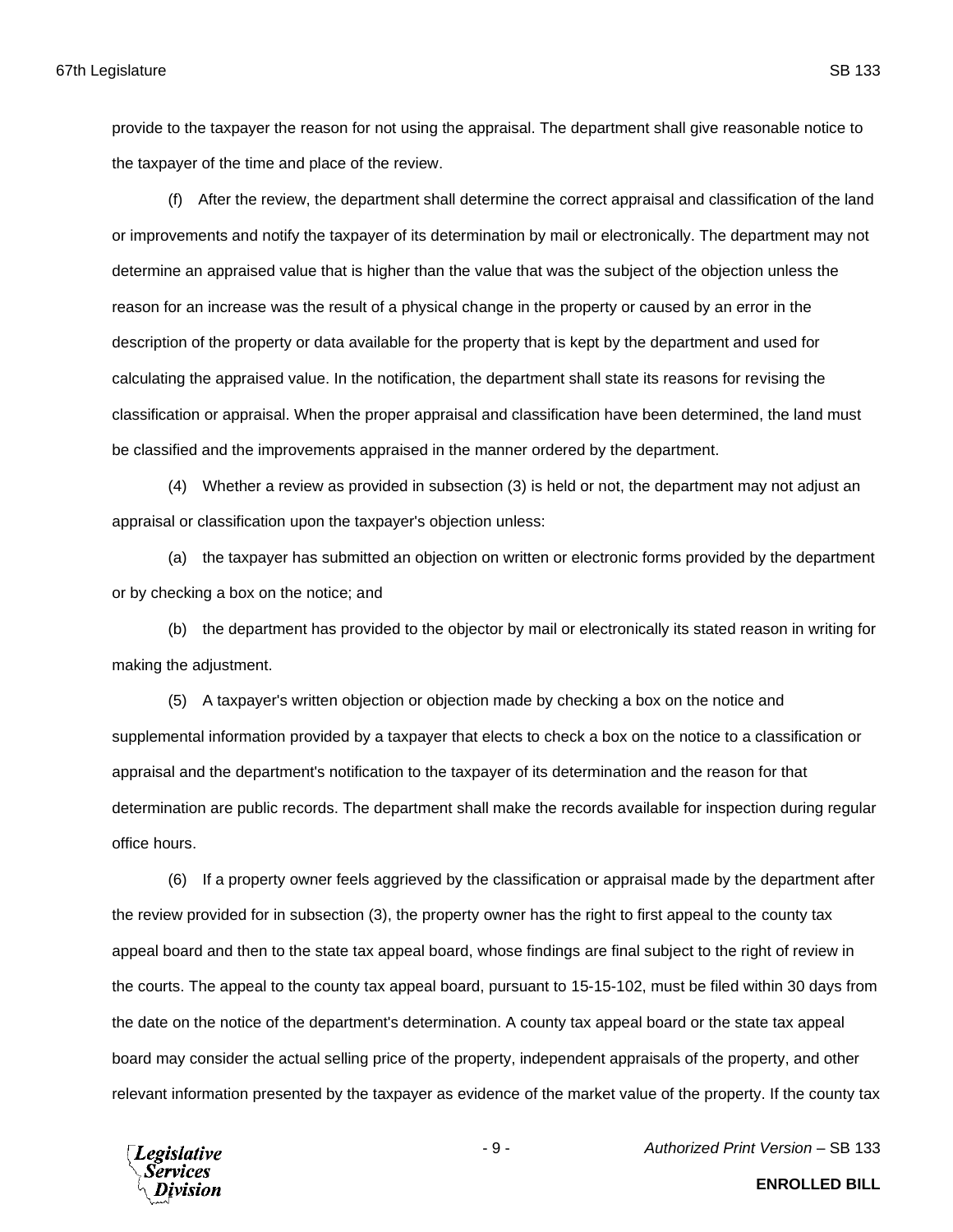appeal board or the state tax appeal board determines that an adjustment should be made, the department shall adjust the base value of the property in accordance with the board's order."

**Section 6.** Section 15-7-139, MCA, is amended to read:

"**15-7-139. Requirements for entry on property by property valuation staff employed by department -- authority to estimate value of property not entered -- rules.** (1) Subject to the conditions and restriction of this section, the provisions of 45-6-203 do not apply to property valuation staff employed by the department and acting within the course and scope of the employees' official duties.

(2) A person qualified under subsection (1) may enter private land to appraise or audit property for property tax purposes.

(3) (a) No later than November 30 of each year, the department shall publish in a newspaper of general circulation in each county a notice that the department may enter property for the purpose of appraising or auditing property.

(b) The published notice must indicate:

(i) that a landowner may require that the landowner or the landowner's agent be present when the person qualified in subsection (1) enters the land to appraise or audit property;

(ii) that the landowner shall notify the department in writing of the landowner's requirement that the landowner or landowner's agent be present; and

(iii) that the landowner's written notice must be mailed to the department at an address specified and be postmarked not more than 30 days following the date of publication of the notice. The department may grant a reasonable extension of time for returning the written notice.

(4) The written notice described in subsection  $(3)(b)(ii)$  must be legible and include:

(a) the landowner's full name;

(b) the mailing address and property address; and

(c) a telephone number at which an appraiser may contact the landowner during normal business

hours.

(5) When the department receives a written notice as described in subsection (4), the department shall contact the landowner or the landowner's agent to establish a date and time for entering the land to



- 10 - *Authorized Print Version* – SB 133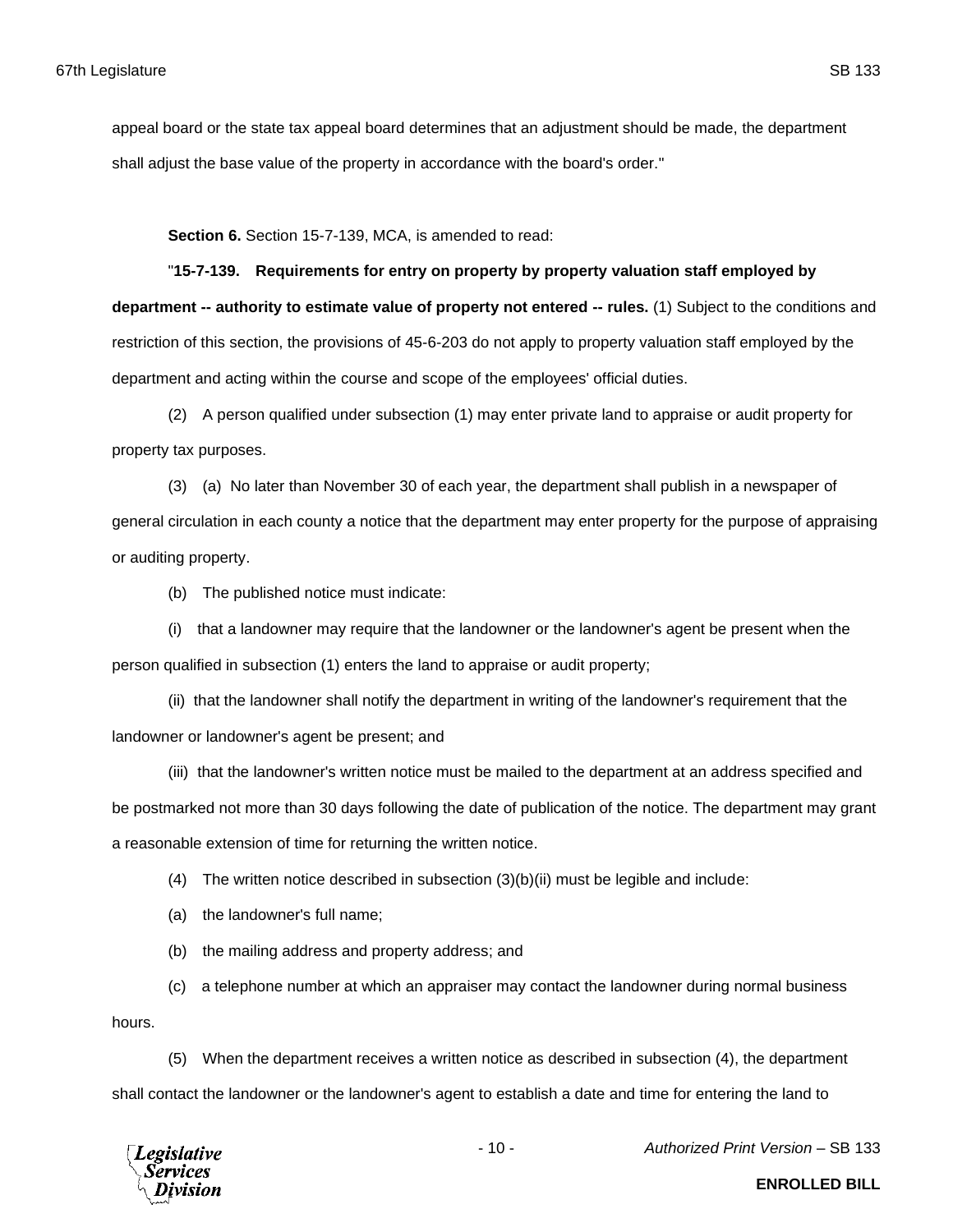appraise or audit the property.

(6) If a landowner or the landowner's agent prevents a person qualified under subsection (1) from entering land to appraise or audit property or fails or refuses to establish a date and time for entering the land pursuant to subsection (5), the department shall estimate the value of the real and personal property located on the land.

(7) A(a) Subject to subsection (7)(b), a county tax appeal board and the state tax appeal board may not adjust the estimated value of the real or personal property determined under subsection (6) unless the landowner or the landowner's agent:

 $\left\langle \Theta_{i}(i) \right\rangle$  gives permission to the department to enter the land to appraise or audit the property; or

 $(b)$ (ii) provides to the department and files with the county tax appeal board or the state tax appeal board an appraisal of the property conducted by an appraiser who is certified by the Montana board of real estate appraisers. The appraisal must be conducted in accordance with current uniform standards of professional appraisal practice established for certified real estate appraisers under 37-54-403. The appraisal must be conducted within 1 year of the reappraisal valuation date provided for in 15-7-103(6) and must establish a separate market value for each improvement and the land.

(b) A county tax appeal board and the state tax appeal board may not use a denial of permission to enter into improvements, personal property, buildings, or structures as a basis to not adjust the estimated value of the real or personal property when permission is limited to entering the land and conducting an exterior inspection of the improvements, personal property, buildings, or structures.

(8) A person qualified under subsection (1) who enters land pursuant to this section shall carry on the person identification sufficient to identify the person and the person's employer and shall present the identification upon request.

(9) The authority granted by this section does not authorize entry into improvements, personal property, or buildings or structures without the permission of the owner or the owner's agent.

(10) Vehicular access to perform appraisals and audits is limited to established roads and trails, unless approval for other vehicular access is granted by the landowner.

(11) The department shall adopt rules that are necessary to implement 15-7-140 and this section. The rules must, at a minimum, establish procedures for granting a reasonable extension of time for landowners to



- 11 - *Authorized Print Version* – SB 133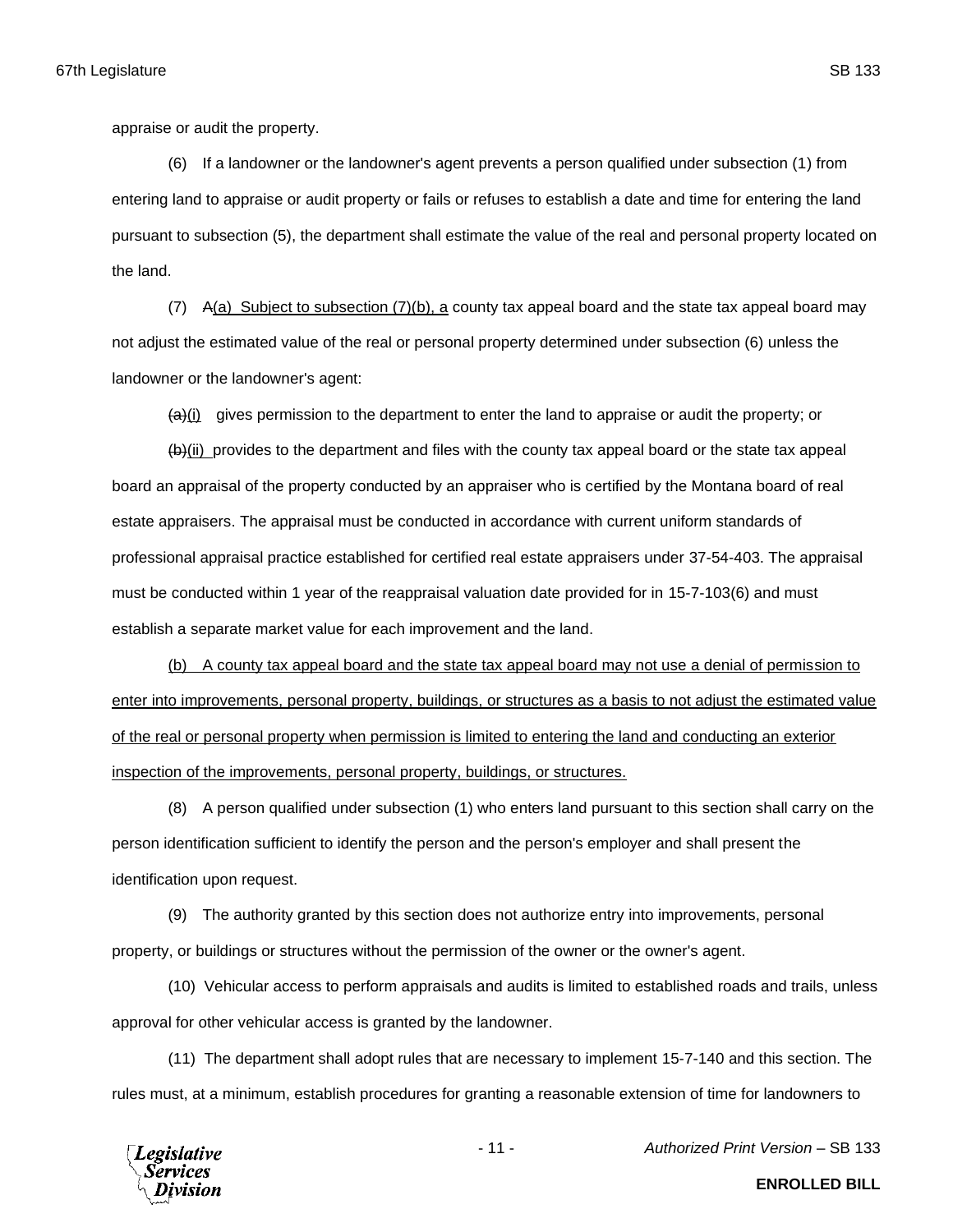respond to notices from the department."

**Section 7.** Section 15-8-111, MCA, is amended to read:

"**15-8-111. Appraisal -- market value standard -- exceptions.** (1) All taxable property must be appraised at 100% of its market value except as otherwise provided.

(2) (a) Market value is the value at which property would change hands between a willing buyer and a willing seller, neither being under any compulsion to buy or to sell and both having reasonable knowledge of relevant facts.

(b) If the department uses the cost approach as one approximation of market value, the department shall fully consider reduction in value caused by depreciation, whether through physical depreciation, functional obsolescence, or economic obsolescence.

(c) If the department uses the income approach as one approximation of market value and sufficient, relevant information on comparable sales and construction cost exists, the department shall rely upon the two methods that provide a similar market value as the better indicators of market value.

(d) Except as provided in subsection (4), the market value of special mobile equipment and agricultural tools, implements, and machinery is the average wholesale value shown in national appraisal guides and manuals or the value before reconditioning and profit margin. The department shall prepare valuation schedules showing the average wholesale value when a national appraisal guide does not exist.

(3) (a) In valuing class four residential and commercial property described in 15-6-134, the department shall conduct the appraisal following the appropriate uniform standards of professional appraisal practice for mass appraisal promulgated by the appraisal standards board of the appraisal foundation. In valuing the property, the department shall use information available from any source considered reliable. Comparable properties used for valuation must represent similar properties within an acceptable proximity of the property being valued. The department shall use the same valuation method to value residential properties in the same neighborhood or subdivision unless there is a compelling reason to use a different approach.

(b) When valuing residential property under the cost approach, the department shall document why the comparable sales model does not support usage of the comparable sales approach, including an analysis of whether the cost approach is used for other class four residential property in the market area.



**ENROLLED BILL**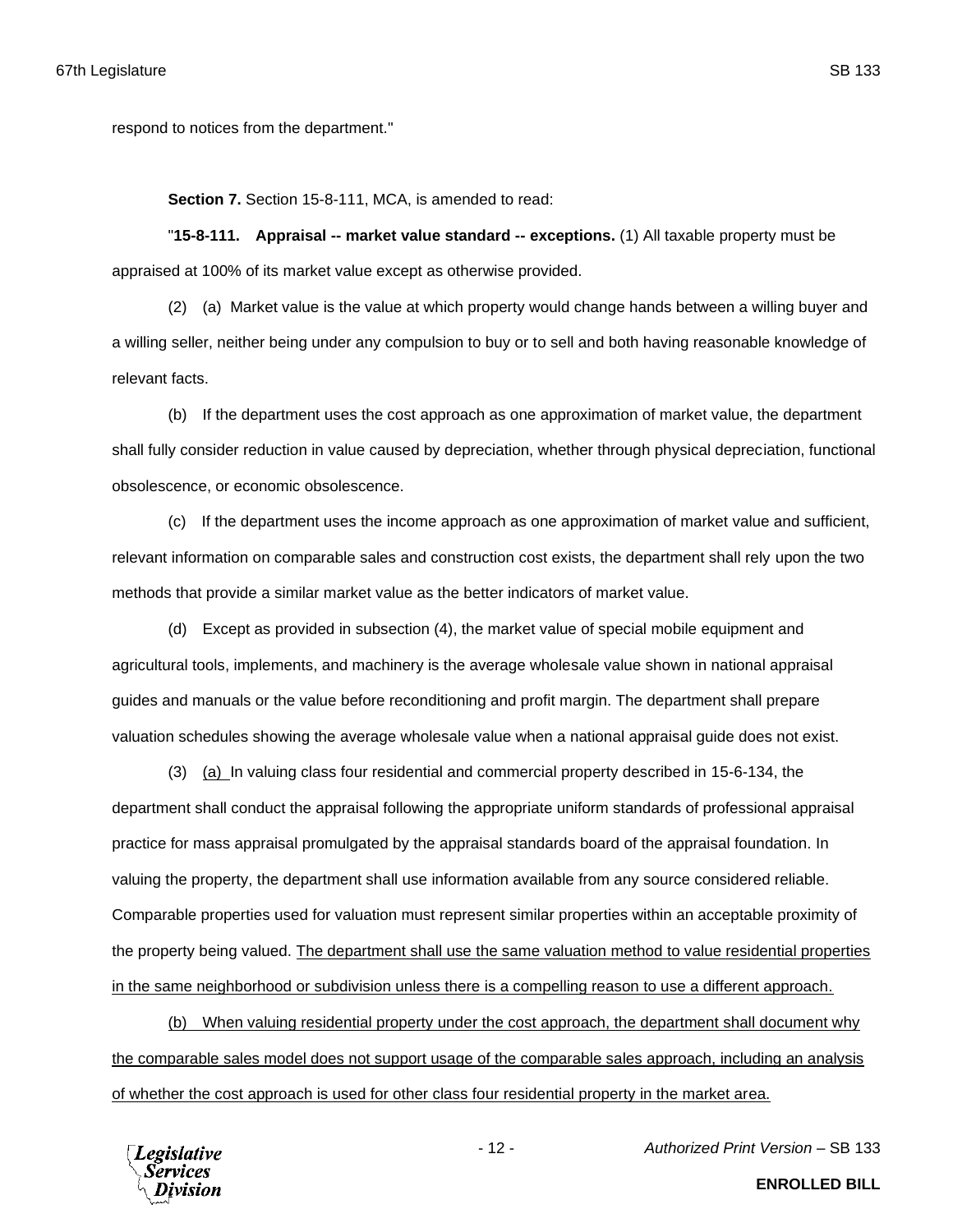(4) The department may not adopt a lower or different standard of value from market value in making the official assessment and appraisal of the value of property, except:

(a) the market value for agricultural implements and machinery is the average wholesale value category as provided in published national agricultural and implement valuation guides. The valuation guide must provide average wholesale values specific to the state of Montana or a region that includes the state of Montana. The department shall adopt by rule the valuation guides used as provided in this subsection (4)(a). If the average wholesale value category is unavailable, the department shall use a comparable wholesale value category.

(b) for agricultural implements and machinery not listed in an official guide, the department shall prepare a supplemental manual in which the values reflect the same depreciation as those found in the official guide;

(c) (i) for condominium property, the department shall establish the value as provided in subsection (5); and

(ii) for a townhome or townhouse, as defined in 70-23-102, the department shall determine the value in a manner established by the department by rule; and

(d) as otherwise authorized in Titles 15 and 61.

(5) (a) Subject to subsection (5)(c), if sufficient, relevant information on comparable sales is available, the department shall use the sales comparison approach to appraise residential condominium units. Because the undivided interest in common elements is included in the sales price of the condominium units, the department is not required to separately allocate the value of the common elements to the individual units being valued.

(b) Subject to subsection (5)(c), if sufficient, relevant information on income is made available to the department, the department shall use the income approach to appraise commercial condominium units. Because the undivided interest in common elements contributes directly to the income-producing capability of the individual units, the department is not required to separately allocate the value of the common elements to the individual units being valued.

(c) If sufficient, relevant information on comparable sales is not available for residential condominium units or if sufficient, relevant information on income is not made available for commercial condominium units,



- 13 - *Authorized Print Version* – SB 133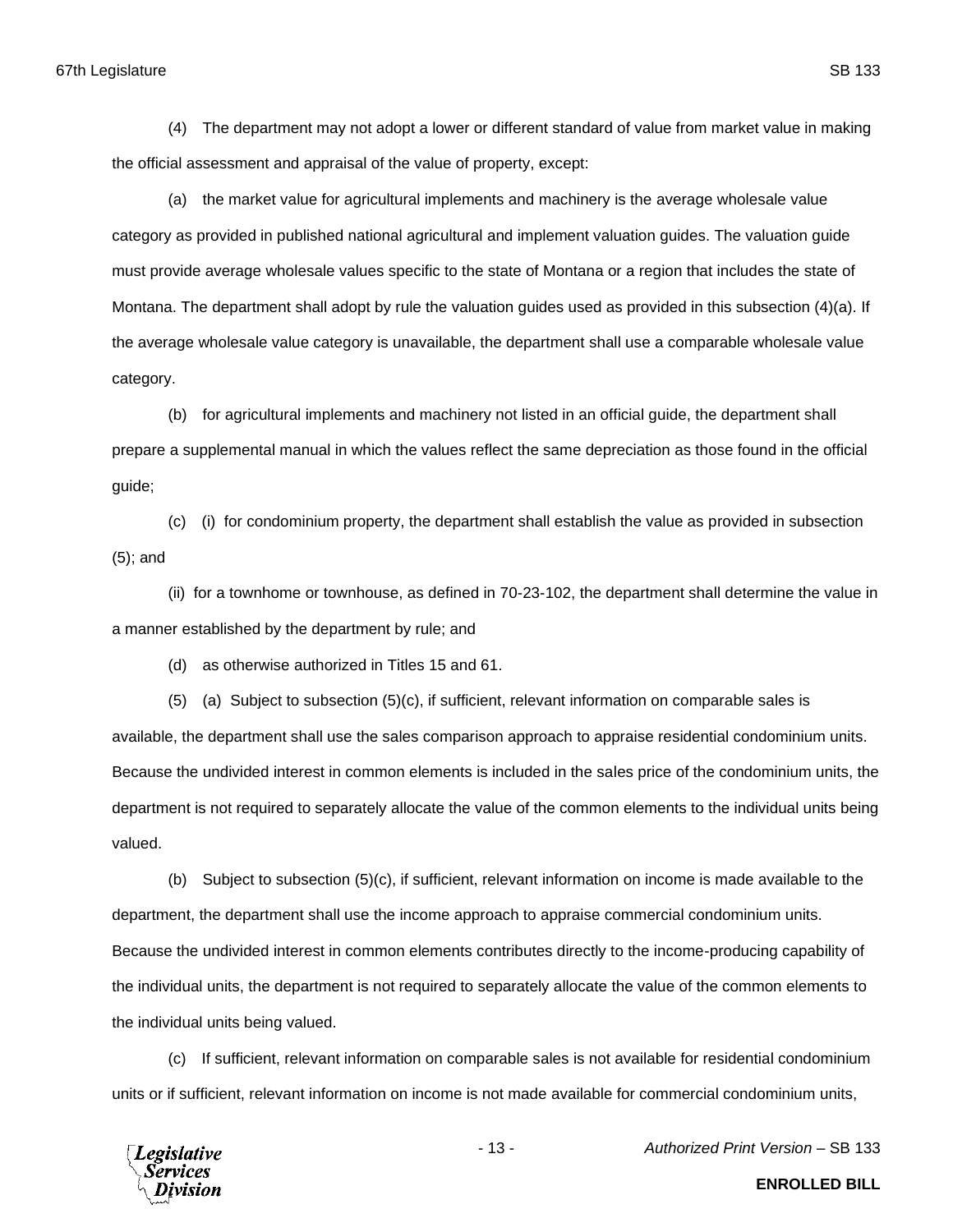the department shall value condominiums using the cost approach. When using the cost approach, the department shall determine the value of the entire condominium project and allocate a percentage of the total value to each individual unit. The allocation is equal to the percentage of undivided interest in the common elements for the unit as expressed in the declaration made pursuant to 70-23-403, regardless of whether the percentage expressed in the declaration conforms to market value.

(6) For purposes of taxation, assessed value is the same as appraised value.

(7) The taxable value for all property is the market value multiplied by the tax rate for each class of property.

(8) The market value of properties in 15-6-131 through 15-6-134, 15-6-143, and 15-6-145 is as follows:

(a) Properties in 15-6-131, under class one, are assessed at 100% of the annual net proceeds after deducting the expenses specified and allowed by 15-23-503 or, if applicable, as provided in 15-23-515, 15-23- 516, 15-23-517, or 15-23-518.

(b) Properties in 15-6-132, under class two, are assessed at 100% of the annual gross proceeds.

(c) Properties in 15-6-133, under class three, are assessed at 100% of the productive capacity of the lands when valued for agricultural purposes. All lands that meet the qualifications of 15-7-202 are valued as agricultural lands for tax purposes.

(d) Properties in 15-6-134, under class four, are assessed at 100% of market value.

(e) Properties in 15-6-143, under class ten, are assessed at 100% of the forest productivity value of the land when valued as forest land.

(f) Railroad transportation properties in 15-6-145 are assessed based on the valuation formula described in 15-23-205.

(9) Land and the improvements on the land are separately assessed when any of the following conditions occur:

(a) ownership of the improvements is different from ownership of the land;

(b) the taxpayer makes a written request; or

(c) the land is outside an incorporated city or town.

(10) For the purpose of this section, the term "compelling reason" includes but is not limited to:



- 14 - *Authorized Print Version* – SB 133

**ENROLLED BILL**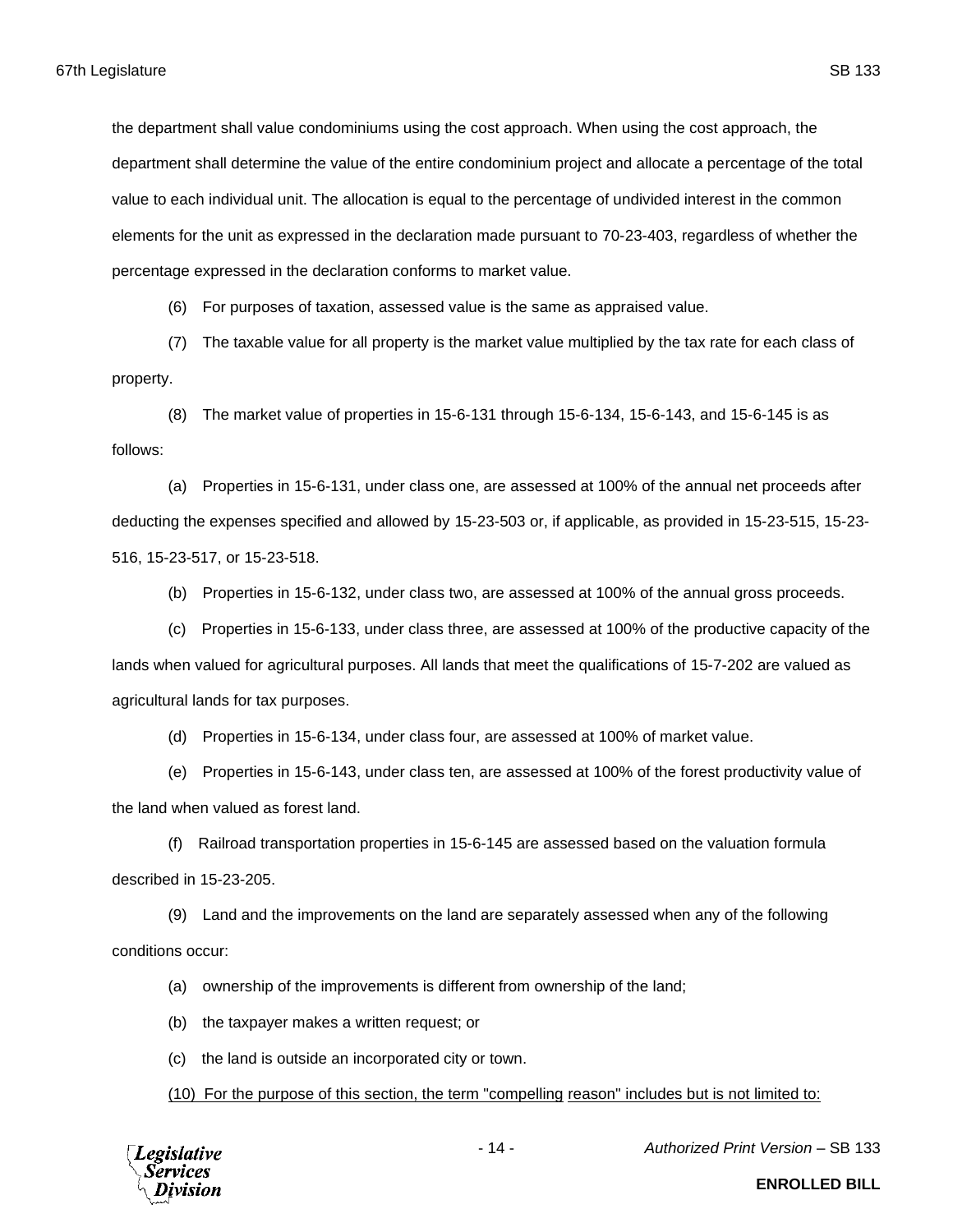(a) there are no comparable sales in the neighborhood or subdivision;

(b) the comparable sales model prepared by the department shows that the subject property cannot be valued using the market sales approach; or

(c) other residential properties in the same neighborhood or subdivision are also valued using the cost approach and not the market sales approach."

**Section 8. Applicability.** [This act] applies to state tax appeal board proceedings filed after [the effective date of this act] and to appraisals performed by the department of revenue after [the effective date of this act].

- END -

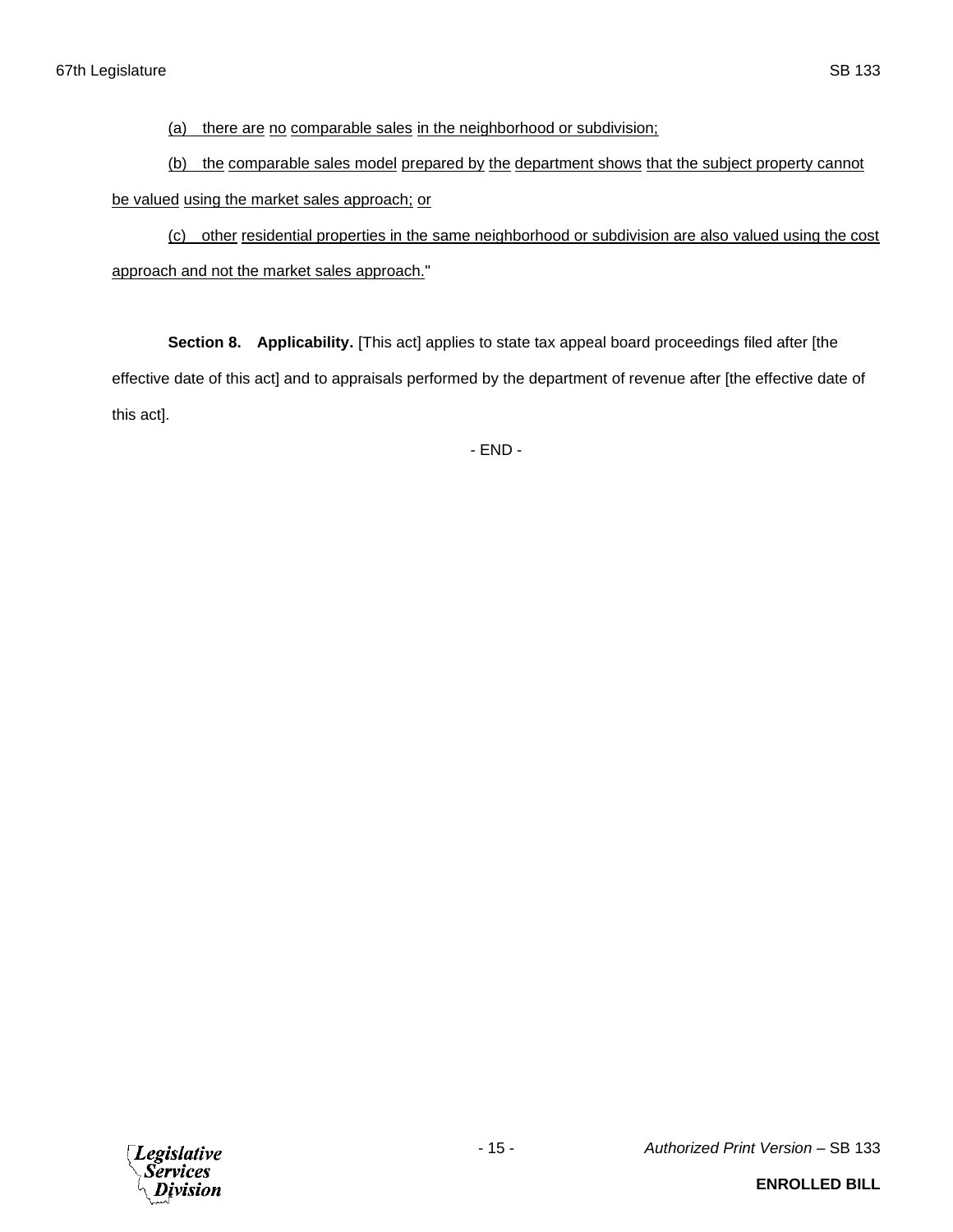I hereby certify that the within bill,

SB 133, originated in the Senate.

Secretary of the Senate

President of the Senate

| Signed this | ua v   |
|-------------|--------|
|             |        |
| $\Omega$    | 111111 |

\_\_\_\_\_\_\_\_\_\_\_\_\_\_\_\_\_\_\_\_\_\_\_\_\_\_\_\_\_\_\_\_\_\_\_\_\_\_\_\_\_\_\_

\_\_\_\_\_\_\_\_\_\_\_\_\_\_\_\_\_\_\_\_\_\_\_\_\_\_\_\_\_\_\_\_\_\_\_\_\_\_\_\_\_\_\_

Speaker of the House

| Sianed this |  |
|-------------|--|
| $\sim$      |  |

\_\_\_\_\_\_\_\_\_\_\_\_\_\_\_\_\_\_\_\_\_\_\_\_\_\_\_\_\_\_\_\_\_\_\_\_\_\_\_\_\_\_\_